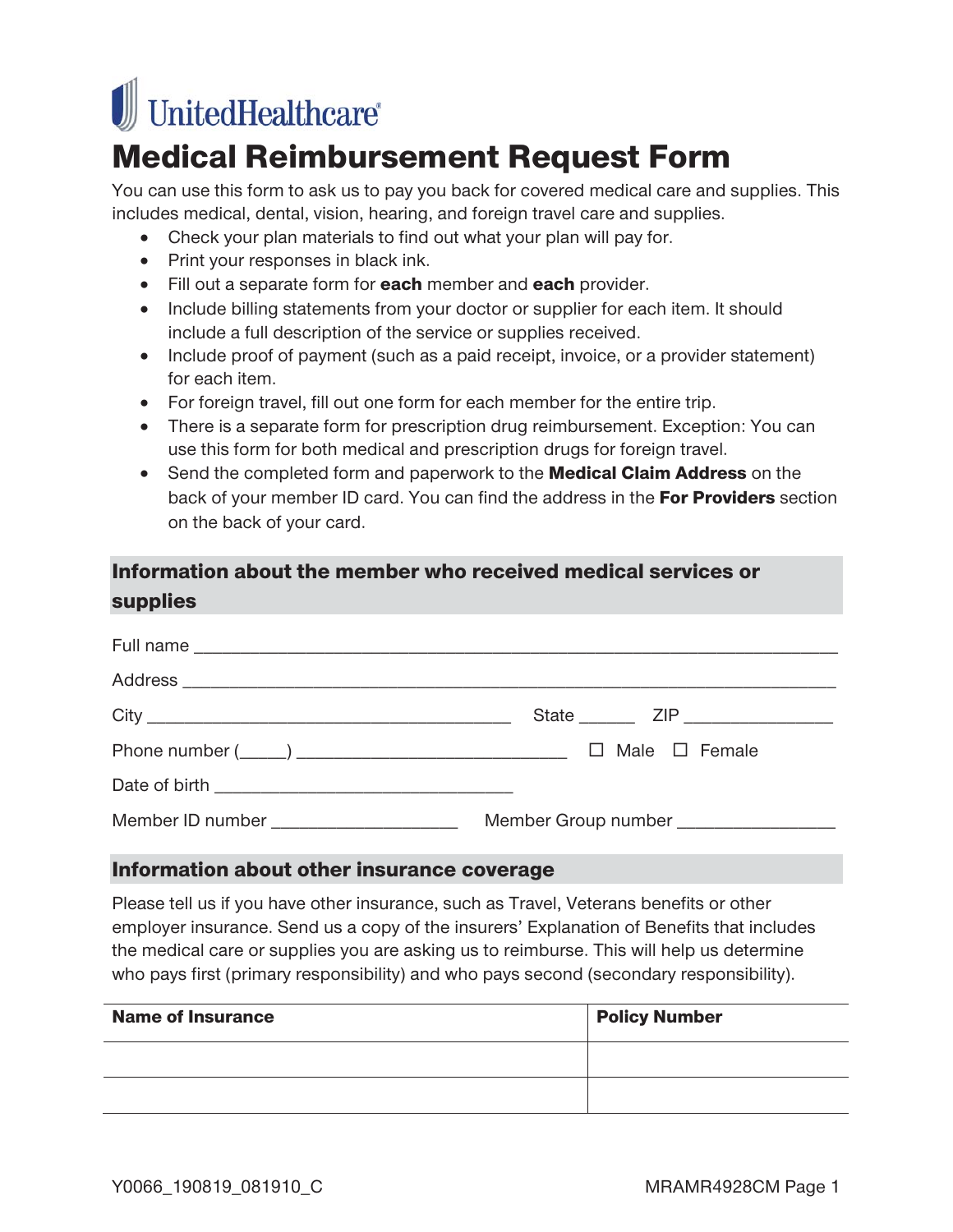### Has workers' compensation refused to cover your accident or injury?

If yes, please send us a copy of your Explanation of Benefits or paperwork from a lawyer or workers' compensation saying that it doesn't cover your illness or injury. Check 'NA' (Not Applicable) if you did not submit for coverage.

#### Has your auto insurance policy refused to cover your accident or injury?  $\Box$  Yes  $\Box$  No  $\Box$  NA

If yes, please send us a copy of the paperwork from the auto insurance company or a lawyer saying that it doesn't cover your illness or injury. Check 'NA' (Not Applicable) if you did not submit for coverage.

| Information about your frames or lenses                                                                                                                             |
|---------------------------------------------------------------------------------------------------------------------------------------------------------------------|
| Are you submitting for a routine eyewear reimbursement?<br>No<br>$\Box$<br>Yes<br>$\Box$                                                                            |
| Are you submitting for a cataract benefit? $\Box$ Yes<br>$\Box$ No                                                                                                  |
| If submitting for a cataract benefit, what was the date of the surgery: ____________________________                                                                |
| Where did you get medical care or supplies?                                                                                                                         |
| $\Box$ Doctor's office $\Box$ Urgent care $\Box$ Emergency room $\Box$ Home<br>$\Box$ Assisted living facility or nursing home $\Box$ Hospital                      |
| Did you get dialysis outside of the plan's service area? $\Box$ Yes $\Box$ No<br>Check 'No' if you are enrolled in the UnitedHealthcare Senior Supplement plan.     |
|                                                                                                                                                                     |
|                                                                                                                                                                     |
|                                                                                                                                                                     |
| Medical care or supplies you received on a cruise or traveling to a                                                                                                 |
| foreign country                                                                                                                                                     |
| Type of travel: $\Box$ Cruise $\Box$ Foreign country                                                                                                                |
| Note: Puerto Rico, U.S. Virgin Islands, Guam, the Northern Mariana Islands, Saipan, Tinian,<br>Rota, or American Samoa are U.S. territories, not foreign countries. |
| Foreign consigner must be fer emergency or urgently needed consigent. Diegon decented the                                                                           |

Foreign services must be for emergency or urgently-needed services. Please describe the situation that required the services that were provided. \_\_\_\_\_\_\_\_\_\_\_\_\_\_\_\_\_\_\_\_\_\_\_\_\_\_\_\_\_\_\_\_\_\_\_\_\_\_\_\_\_\_\_\_\_\_\_\_\_\_\_\_\_\_\_\_\_\_\_\_\_\_\_\_\_\_\_\_\_\_\_\_\_\_\_\_\_\_

\_\_\_\_\_\_\_\_\_\_\_\_\_\_\_\_\_\_\_\_\_\_\_\_\_\_\_\_\_\_\_\_\_\_\_\_\_\_\_\_\_\_\_\_\_\_\_\_\_\_\_\_\_\_\_\_\_\_\_\_\_\_\_\_\_\_\_\_\_\_\_\_\_\_\_\_\_\_

What city and country were you in when you received medical care or supplies?

What currency were you billed in? \_\_\_\_\_\_\_\_\_\_\_\_\_\_\_\_\_\_\_\_\_\_\_\_\_\_\_\_\_\_\_\_\_\_\_\_\_\_\_\_\_\_\_\_\_\_\_\_

 $\Box$  Yes  $\Box$  No  $\Box$  NA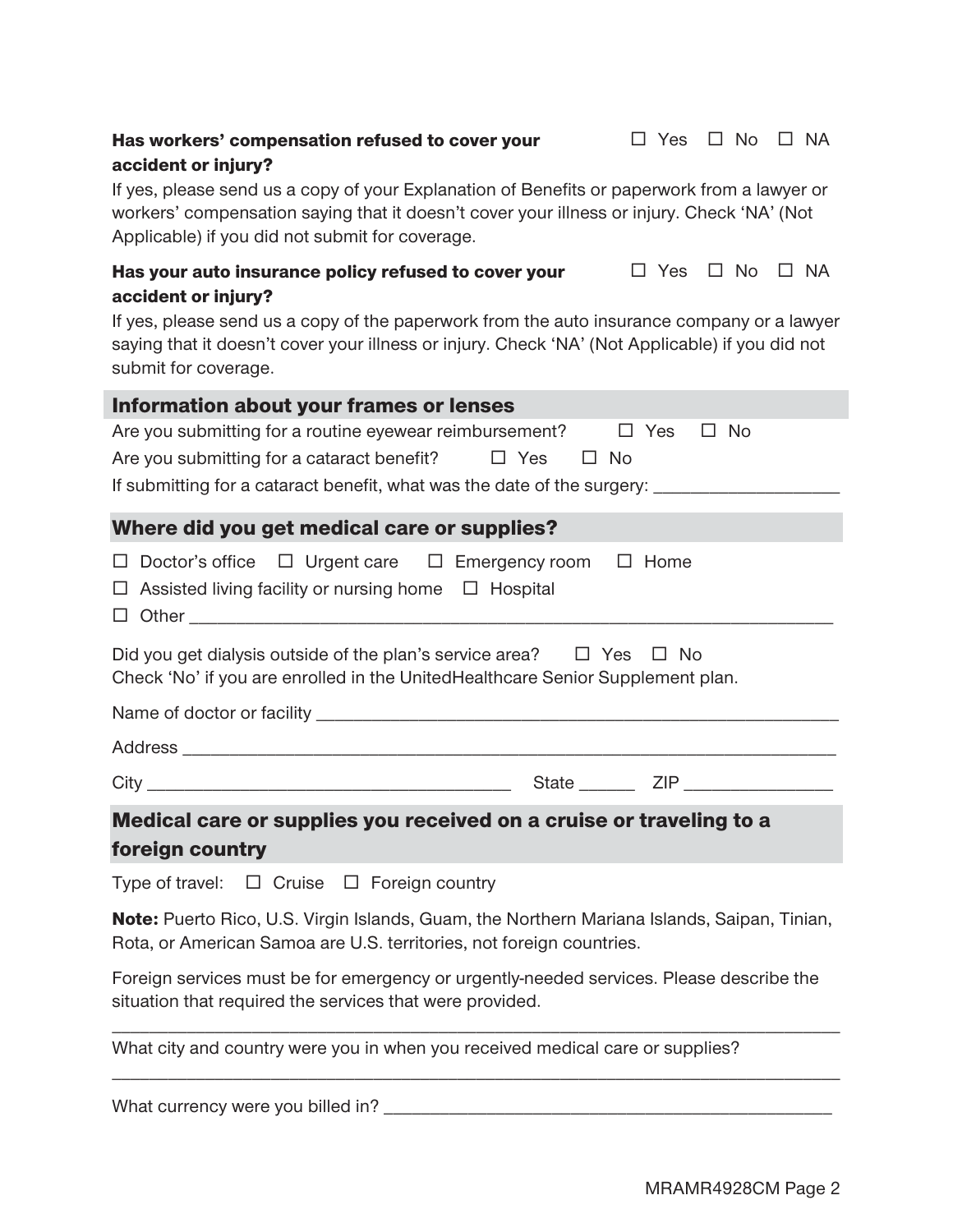| What currency did you pay in?                                                                                                                                                                                                                                                                                                                              |                      |  |
|------------------------------------------------------------------------------------------------------------------------------------------------------------------------------------------------------------------------------------------------------------------------------------------------------------------------------------------------------------|----------------------|--|
| • Did you get a discount or refund from the provider?<br>If yes, how much? $\sqrt{ }$                                                                                                                                                                                                                                                                      | $\Box$ Yes $\Box$ No |  |
| • Did you pay a copay or coinsurance?<br>If yes, how much? $\frac{1}{2}$ $\frac{1}{2}$ $\frac{1}{2}$ $\frac{1}{2}$ $\frac{1}{2}$ $\frac{1}{2}$ $\frac{1}{2}$ $\frac{1}{2}$ $\frac{1}{2}$ $\frac{1}{2}$ $\frac{1}{2}$ $\frac{1}{2}$ $\frac{1}{2}$ $\frac{1}{2}$ $\frac{1}{2}$ $\frac{1}{2}$ $\frac{1}{2}$ $\frac{1}{2}$ $\frac{1}{2}$ $\frac{1}{2}$ $\frac$ | $\Box$ Yes $\Box$ No |  |

If you have a UnitedHealthcare Senior Supplement plan you must include a copy of your travel plan or itinerary.

#### Member signature

Signature **Example 20** and 20 and 20 and 20 and 20 and 20 and 20 and 20 and 20 and 20 and 20 and 20 and 20 and 20 and 20 and 20 and 20 and 20 and 20 and 20 and 20 and 20 and 20 and 20 and 20 and 20 and 20 and 20 and 20 and

When I sign above, I am stating that the information on this form is correct, to the best of my knowledge. I understand that if I put information on this form that I know is not true, I could face fines and prison under federal law.

#### $\square$  Check this box if you're signing on behalf of the member.

If I sign for the member, it means I have the legal right under state law to sign. I can show written proof of this right if Medicare asks for it.

## If you are completing this form for the member, please provide your name, address, and phone number

| What is your relationship to the member?                                                       |                |       |     |
|------------------------------------------------------------------------------------------------|----------------|-------|-----|
| $\Box$ Spouse or $\Box$ Relative $\Box$ Attorney $\Box$ Estate $\Box$<br>partner               | representative | Other |     |
| Have you been appointed or designated to act as a representative $\Box$ Yes<br>for the member? |                |       | No. |

If you answered yes, you must include paperwork when you submit this form showing you have the legal right to act for the member (such as Power of Attorney or Medicare's Appointment of Representative Form). You can find the Appointment of Representative Form on the plan's website, included with this form or you can call Customer Service and ask them to send you the form.

If you answered no, all communication and activity regarding this claim will be sent to the member only.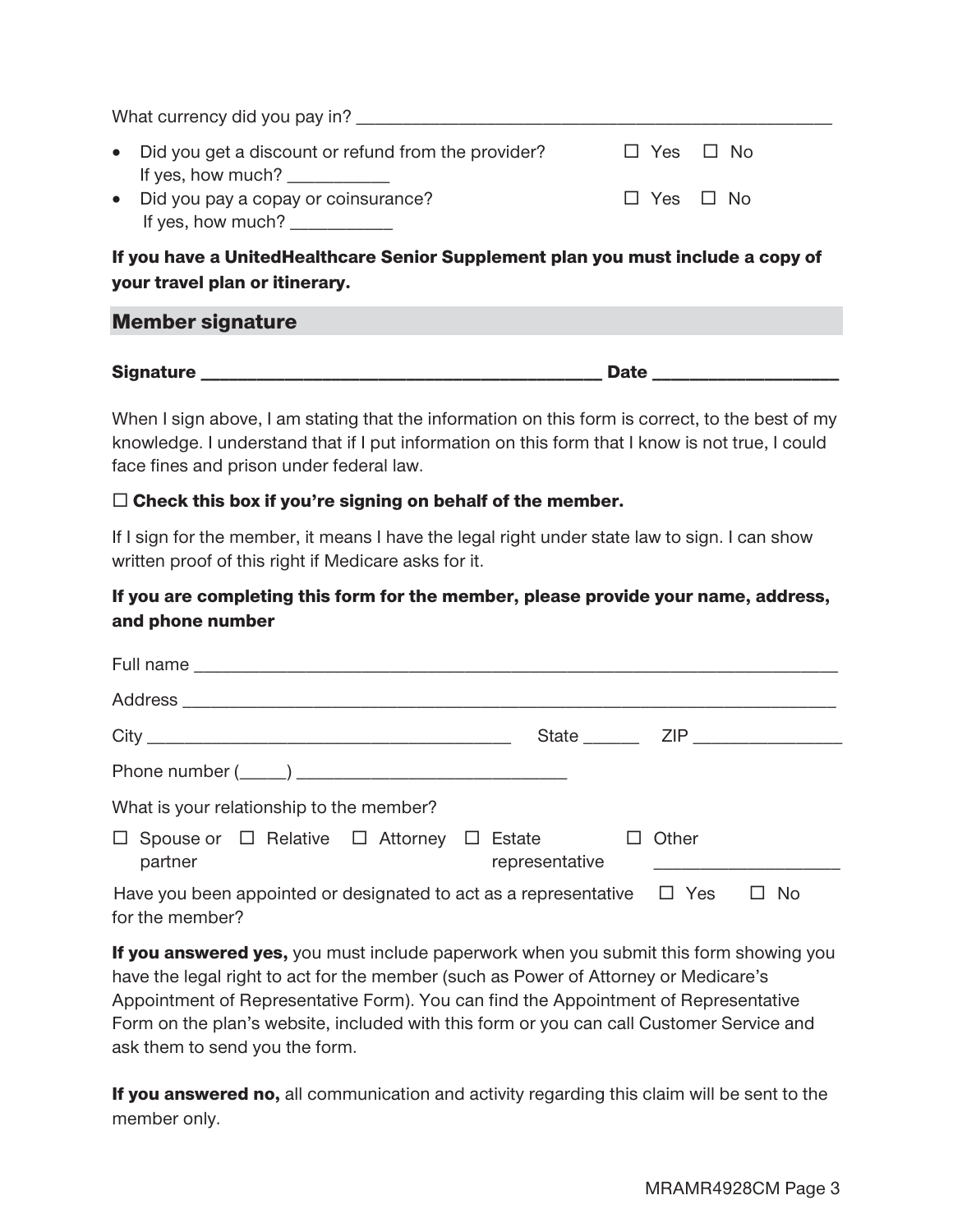|                    | Details about the medical care or supplies you paid for         | Fill out this chart to tell us what you paid for. You can find this information on your doctor or supplier's bill or you can call                                                                                                                    |                                 |                  |                    |                                  |
|--------------------|-----------------------------------------------------------------|------------------------------------------------------------------------------------------------------------------------------------------------------------------------------------------------------------------------------------------------------|---------------------------------|------------------|--------------------|----------------------------------|
|                    |                                                                 | their office and ask them for the information. The services or supplies must be from a provider that is eligible to participate in                                                                                                                   |                                 |                  |                    |                                  |
|                    |                                                                 | Medicare. We've provided an example on the first line to help you complete the chart. Fill out a separate line for each service<br>charge. If you need more room, you can use a separate piece of paper. For each service, you will need to include: |                                 |                  |                    |                                  |
|                    |                                                                 | A billing statement from your doctor/supplier for the services or supplies received.                                                                                                                                                                 |                                 |                  |                    |                                  |
|                    | following information:                                          | Proof of payment, such as a paid receipt, invoice, or a provider statement. The proof of payment must include the                                                                                                                                    |                                 |                  |                    |                                  |
|                    | o The service you received                                      | o The date that you paid                                                                                                                                                                                                                             |                                 |                  |                    |                                  |
|                    | o The cost of the service (billed<br>o The amount that you paid | o How you paid (check, credit card, etc.)<br>amount)                                                                                                                                                                                                 |                                 |                  |                    |                                  |
|                    |                                                                 |                                                                                                                                                                                                                                                      |                                 |                  |                    |                                  |
| service<br>Date of | Diagnosis or illness                                            | Description of service or supply                                                                                                                                                                                                                     | Number<br>of items<br>or visits | amount<br>Billed | you paid<br>Amount | included?<br>payment<br>Proof of |
| 1/15/20XX          | Diabetes (Example)                                              | Office visit (Example)                                                                                                                                                                                                                               |                                 | \$123.00         | \$123.00           | <b>MY</b> es                     |
|                    |                                                                 |                                                                                                                                                                                                                                                      |                                 |                  |                    | $\frac{1}{2}$                    |
|                    |                                                                 |                                                                                                                                                                                                                                                      |                                 |                  |                    | $\square$ Yes                    |
|                    |                                                                 |                                                                                                                                                                                                                                                      |                                 |                  |                    | $\frac{1}{2}$                    |
|                    |                                                                 |                                                                                                                                                                                                                                                      |                                 |                  |                    | $\square$ Yes                    |
|                    |                                                                 |                                                                                                                                                                                                                                                      |                                 |                  |                    | $\frac{1}{2}$                    |
|                    |                                                                 |                                                                                                                                                                                                                                                      |                                 |                  |                    | <b>T</b> Yes                     |
|                    |                                                                 |                                                                                                                                                                                                                                                      |                                 |                  |                    | $\frac{1}{2}$                    |
|                    |                                                                 |                                                                                                                                                                                                                                                      |                                 |                  |                    | <b>D</b> Yes                     |
|                    |                                                                 |                                                                                                                                                                                                                                                      |                                 |                  |                    | $\frac{1}{2}$                    |
|                    |                                                                 |                                                                                                                                                                                                                                                      |                                 |                  |                    | $\square$ Yes                    |

□ I have included a separate sheet of paper with additional details and other information I think will be helpful when processing  $\Box$  have included a separate sheet of paper with additional details and other information I think will be helpful when processing my reimbursement. my reimbursement.

S<br>D<br>D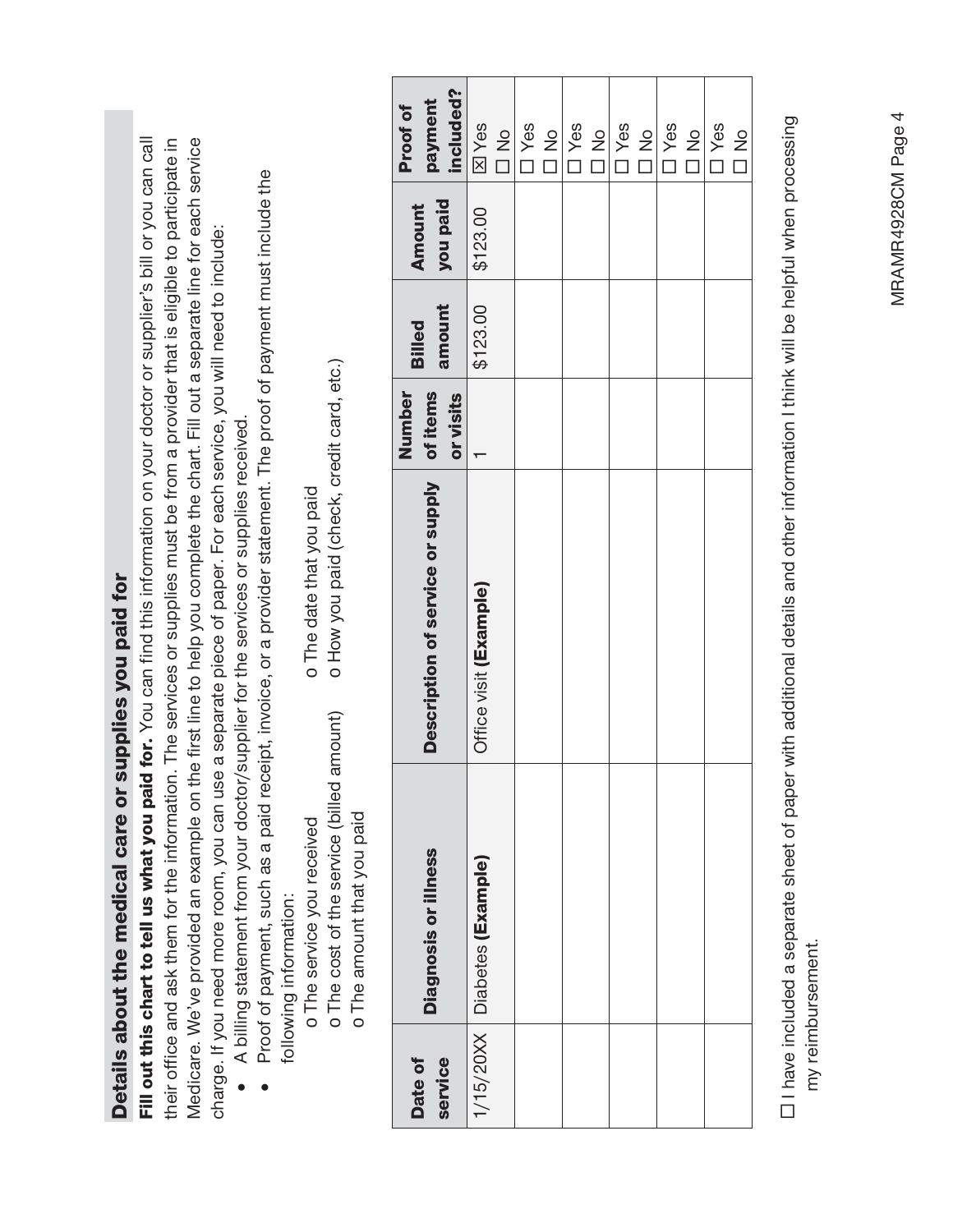# Ready to send the completed form?

Please send the completed form and paperwork to the **Medical Claim Address** on the back of your member ID card. You can find the address in the For Providers section on the back of your card.

#### Before you put it in the mail, make sure you:

- Completed and signed the form.
- Include copies of all the paperwork we asked for, including:
	- o Billing statements from your doctor or supplier for each line item above. It should include a full description of the service or supplies received.
	- o Proof of payment such as a paid receipt, invoice, or a provider statement for each line item above.
	- o Explanation of Benefits from other insurer, if applicable.
	- o Travel plan or itinerary (UnitedHealthcare Senior Supplement only).
	- o Power of Attorney or Appointment of Representative form, if applicable.
- Keep a copy of everything you send us.
- Request reimbursement within 1 year from the date of service. We may not be able to process your reimbursement after that time.

We will process your request based on your plan benefits. When completed, we will send you a check or a follow-up letter.

# Questions? We're here to help.

Call the toll-free Customer Service number on the back of your member ID card.